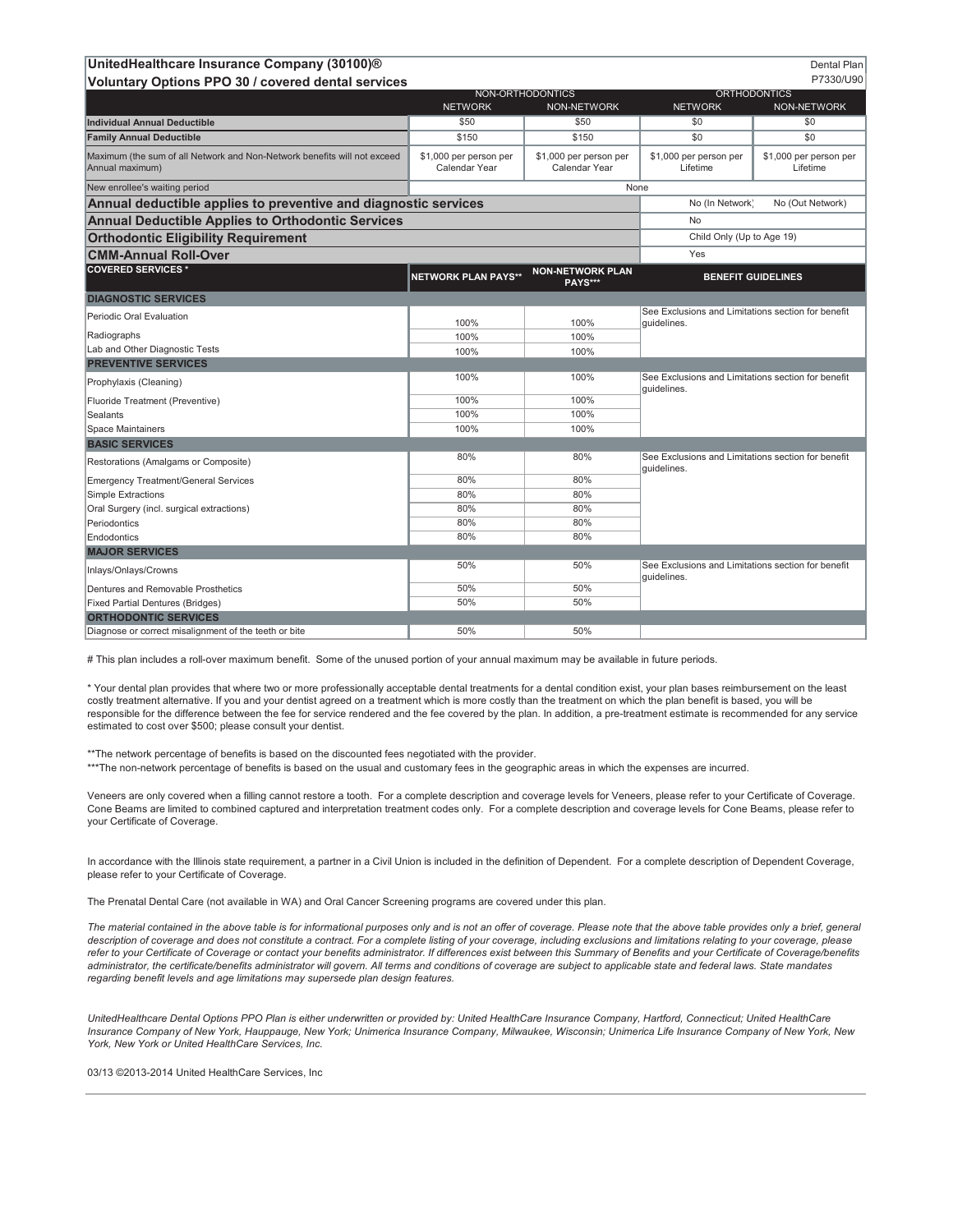## **UnitedHealthcare/Dental Exclusions and Limitations**

Dental Services described in this section are covered when such services are:

- A. Necessary;
- B. Provided by or under the direction of a Dentist or other appropriate provider as specifically described;
- C. The least costly, clinically accepted treatment, and
- D. Not excluded as described in the Section entitled. General Exclusions.

## **GENERAL LIMITATIONS**

- 1 PERIODIC ORAL EVALUATION Limited to 2 times per consecutive 12 months.
- $\mathfrak{p}$ COMPLETE SERIES OR PANOREX RADIOGRAPHS Limited to 1 time per consecutive 36 months.
- 3 BITEWING RADIOGRAPHS Limited to 1 series of films per calendar year.
- 4 EXTRAORAL RADIOGRAPHS Limited to 2 films per calendar year.
- 5 DENTAL PROPHYLAXIS Limited to 2 times per consecutive 12 months.
- 6 FLUORIDE TREATMENTS Limited to covered persons under the age of 16 years, and limited to 2 times per consecutive 12 months.
- 7 SPACE MAINTAINERS Limited to covered persons under the age of 16 years, limited to 1 per consecutive 60 months. Benefit includes all adjustments within 6 months of installation.
- 8 SEALANTS Limited to covered persons under the age of 16 years, and once per first or second permanent molar every consecutive 36 months.
- 9 RESTORATIONS (Amalgam or Composite) Multiple restorations on one surface will be treated as a single filling.
- 10 PIN RETENTION Limited to 2 pins per tooth; not covered in addition to cast restoration.
- 11 INLAYS, ONLAYS, AND VENEERS Limited to 1 time per tooth per consecutive 60 months. Covered only when a filling cannot restore the tooth.
- 12 CROWNS Limited to 1 time per tooth per consecutive 60 months. Covered only when a filling cannot restore the tooth.
- 13 POST AND CORES Covered only for teeth that have had root canal therapy.
- 14 SEDATIVE FILLINGS Covered as a separate benefit only if no other service, other than x-rays and exam, were performed on the same tooth during the visit.
- 15 SCALING AND ROOT PLANING Limited to 1 time per quadrant per consecutive 24 months.
- 16 ROOT CANAL THERAPY Limited to 1 time per tooth per lifetime.
- 17 PERIODONTAL MAINTENANCE Limited to 2 times per consecutive 12 months following active or adjunctive periodontal therapy, exclusive of gross debridement.
- 18 FULL DENTURES Limited to 1 time every consecutive 60 months. No additional allowances for precision or semi-precision attachments.
- 19 PARTIAL DENTURES Limited to 1 time every consecutive 60 months. No additional allowances for precision or semi-precision attachments.
- 20 RELINING AND REBASING DENTURES Limited to relining/rebasing performed more than 6 months after the initial insertion. Limited to 1 time per consecutive 12 months.
- 21 REPAIRS TO FULL DENTURES, PARTIAL DENTURES, BRIDGES Limited to repairs or adjustments performed more than 12 months after the initial insertion. Limited to 1 per consecutive 6 months.
- 22 PALLIATIVE TREATMENT Covered as a separate benefit only if no other service, other than the exam and radiographs, were performed on the same tooth during the visit.
- 23 OCCLUSAL GUARDS Limited to 1 guard every consecutive 36 months and only covered if prescribed to control habitual grinding.
- $24$ FULL MOUTH DEBRIDEMENT Limited to 1 time every consecutive 36 months.
- 25 GENERAL ANESTHESIA Covered only when clinically necessary.
- 26 OSSEOUS GRAFTS Limited to 1 per quadrant or site per consecutive 36 months.
- 27 PERIODONTAL SURGERY Hard tissue and soft tissue periodontal surgery are limited to 1 quadrant or site per consecutive 36 months per surgical area.
- 28 REPLACEMENT OF COMPLETE DENTURES, FIXED OR REMOVABLE PARTIAL DENTURES, CROWNS, INLAYS OR ONLAYS Replacement of complete dentures, fixed or removable partial dentures, crowns, inlays or onlays previously submitted for payment under the plan is limited to 1 time per consecutive 60 months from initial or supplemental placement. This includes retainers, habit appliances, and any fixed or removable interceptive orthodontic appliances.
- 29 CONE BEAM Limited to 1 time per consecutive 60 months.